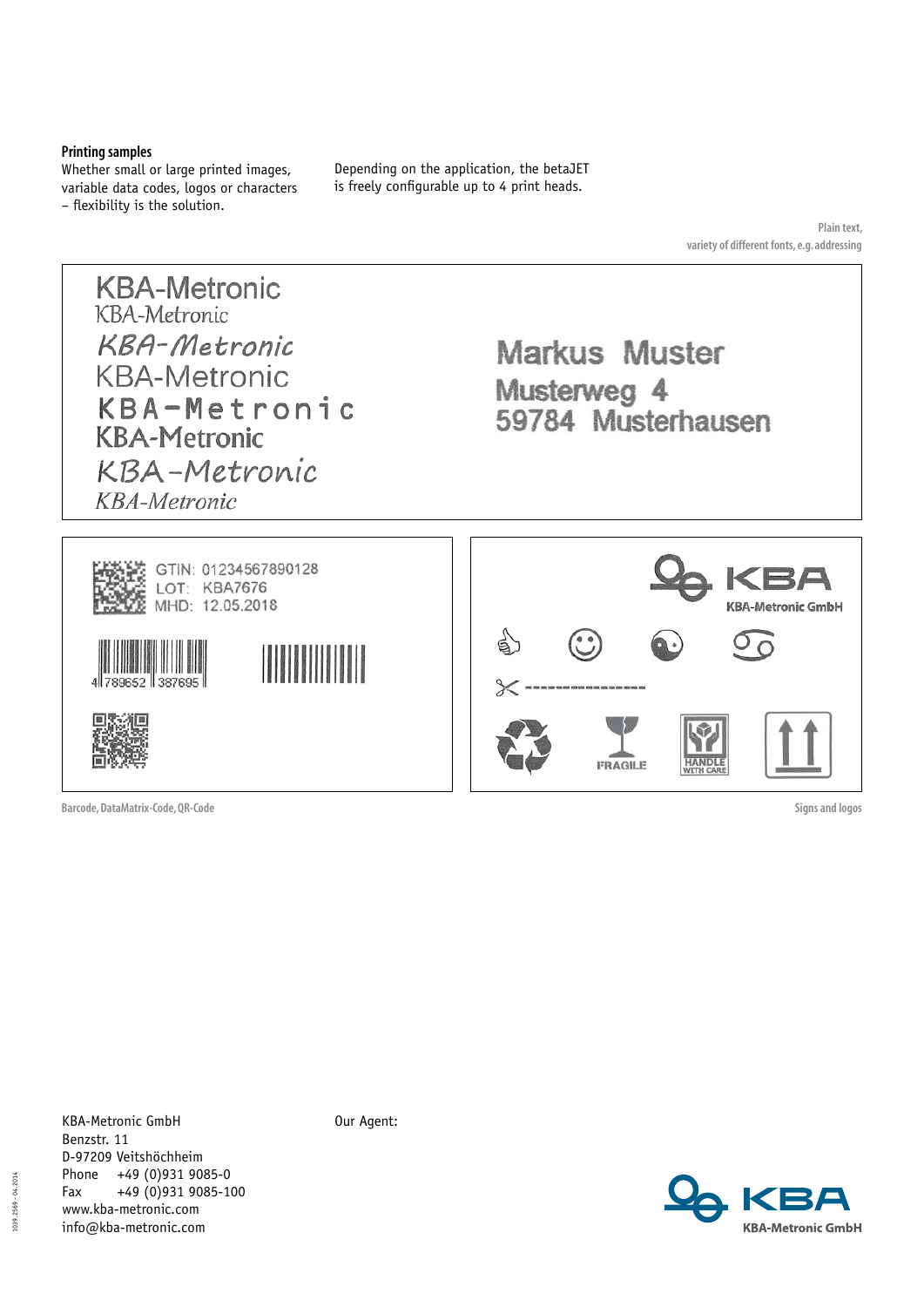

# **Thermal ink jet coding systems**

**Product range** 



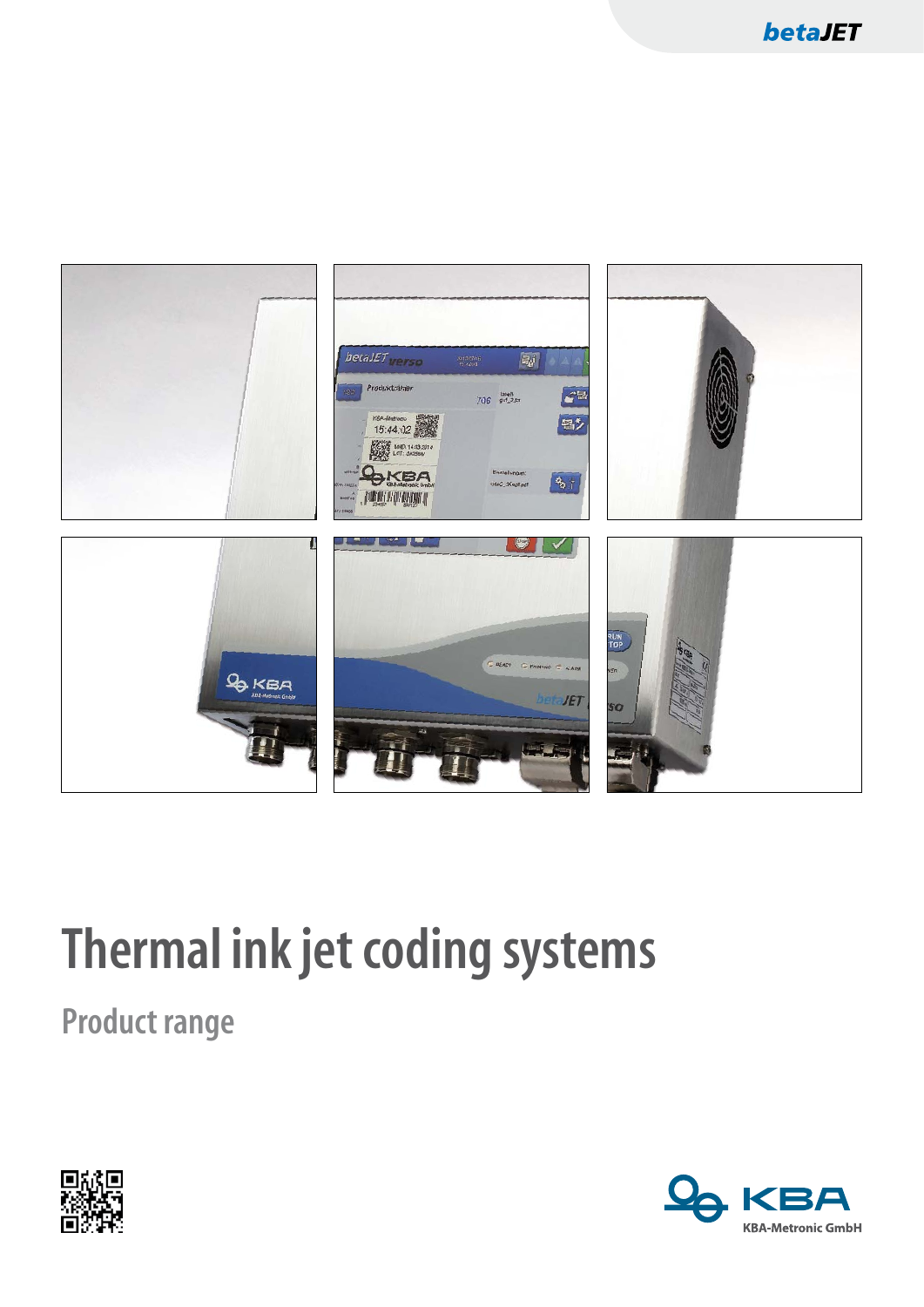## **Graphic user interface**









 $\overline{\mathbf{B}^{\mathbf{j}}}$ 

Absti

 $<<$ 

 $\rightarrow$ 

 $\circ$ 

A A

 $18$ 

Konfiguration > Installation

Text Text<br>Text Text  $<<$ 

 $\overline{\mathsf{x}}$ 

**self-explanatory editor dialog, WYSIWYG**

**intuitive configuration of print heads**

| IJ<br><b>AAV</b><br>Konfiguration > Druckkopfeinstellung<br>configisettings xml |                                    |                                    |                                     |
|---------------------------------------------------------------------------------|------------------------------------|------------------------------------|-------------------------------------|
| Druckkopf A:                                                                    | Druckkopf B:                       | Druckkopf C:                       | Druckkopf D:                        |
| Layout                                                                          | Layout                             | Layout                             | Layout                              |
| Adjusted<br>$Q_{\rm B}$ KBA                                                     | Adjusted<br>$Q2$ KBA               | Adjusted<br>$Q2$ KBA               | Adjusted<br>$Qb$ KBA                |
| <b>Backwards</b><br>$AB \times BC$                                              | <b>Rackwards</b><br>$AB \times A$  | <b>Backwards</b><br>$AB \times B$  | <b>Backwards</b><br>$AB \times B$   |
| <b>Islandered</b><br><b>ABY GPA</b>                                             | Minnered<br><b>ABY GRA</b>         | <b>Minnored</b><br><b>ABY GRA</b>  | <b>Minnored</b><br><b>PO</b> KBA    |
| <b>Upside down</b><br><b>PO KBA</b>                                             | <b>Unaide down</b><br><b>P KBU</b> | <b>Unside down</b><br><b>P KBA</b> | <b>Upside down</b><br><b>PP KBU</b> |
| Performance++                                                                   | Performance++                      | Performance++                      | Performance++                       |
| EdgeOptmizer                                                                    | EdgeOptenzer                       | <b>EdgeOptimizer</b>               | EdgeOptmann                         |
|                                                                                 |                                    |                                    |                                     |